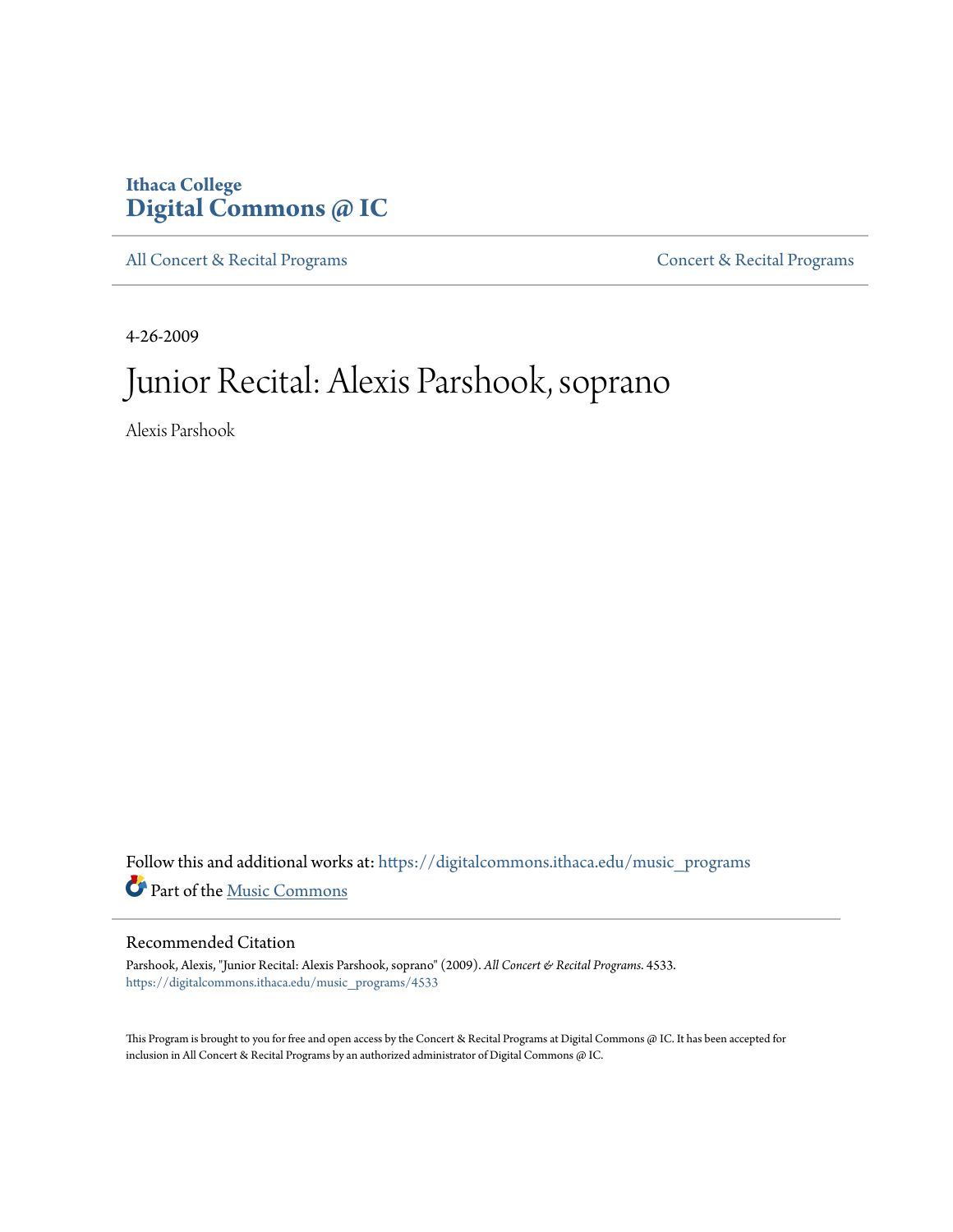# ITHACA COLLEGE SCHOOL OF MUSIC

### JUNIOR RECITAL

Alexis Parshook, soprano Orn. Banternghansa, piano

> Assisted by: Jon Riss, piano

Hockett Family Recital Hall Sunday, April 26, 2009  $7:00$  p.m.